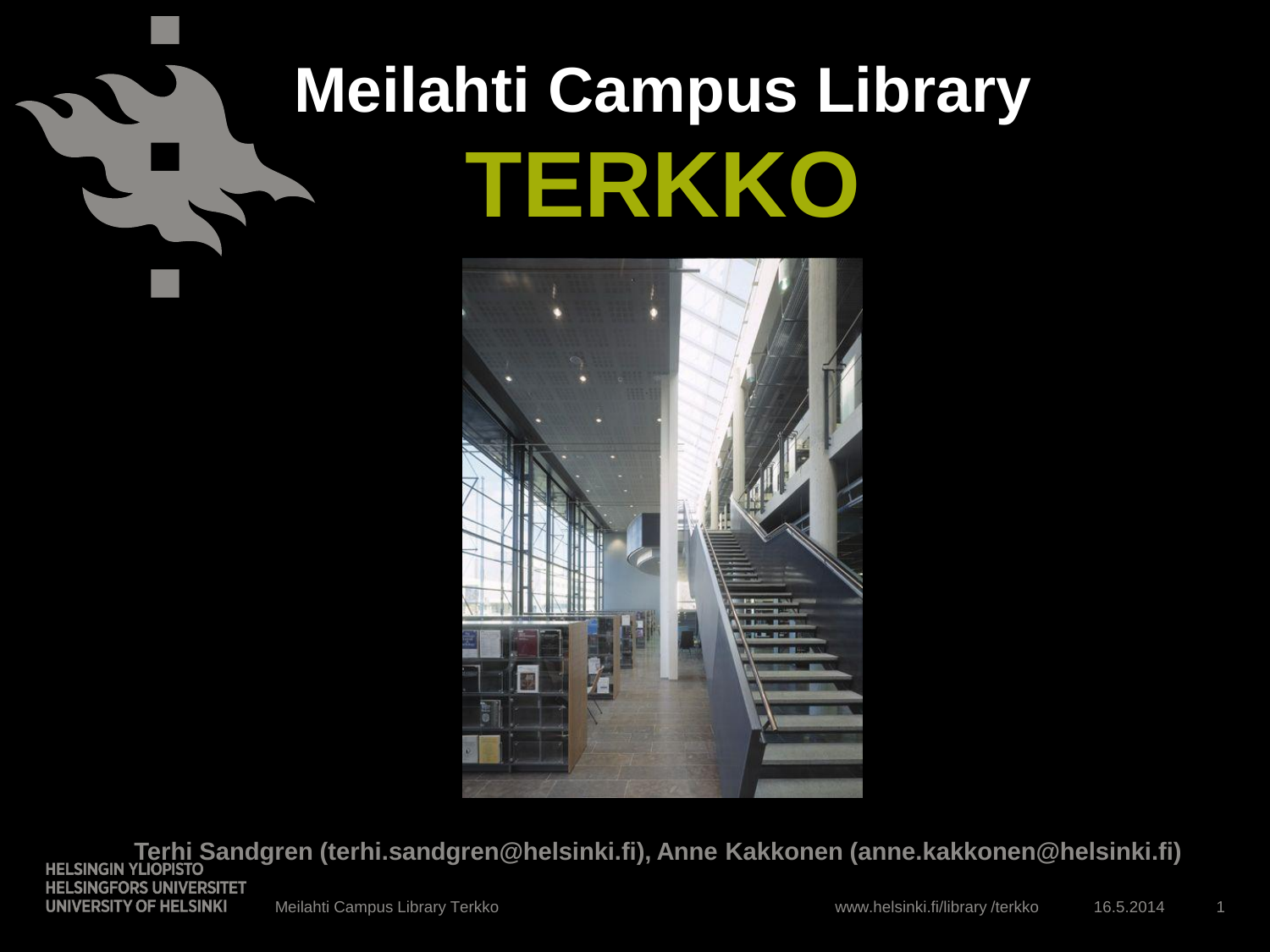# **Customers and services**

Medical Faculty in the University of **Helsinki** 

Helsinki University Central Hospital

Open scientific library - all those who need medical and health information.



**HELSINGIN YLIOPISTO HELSINGFORS UNIVERSITET** UNIVERSITY OF HELSINKI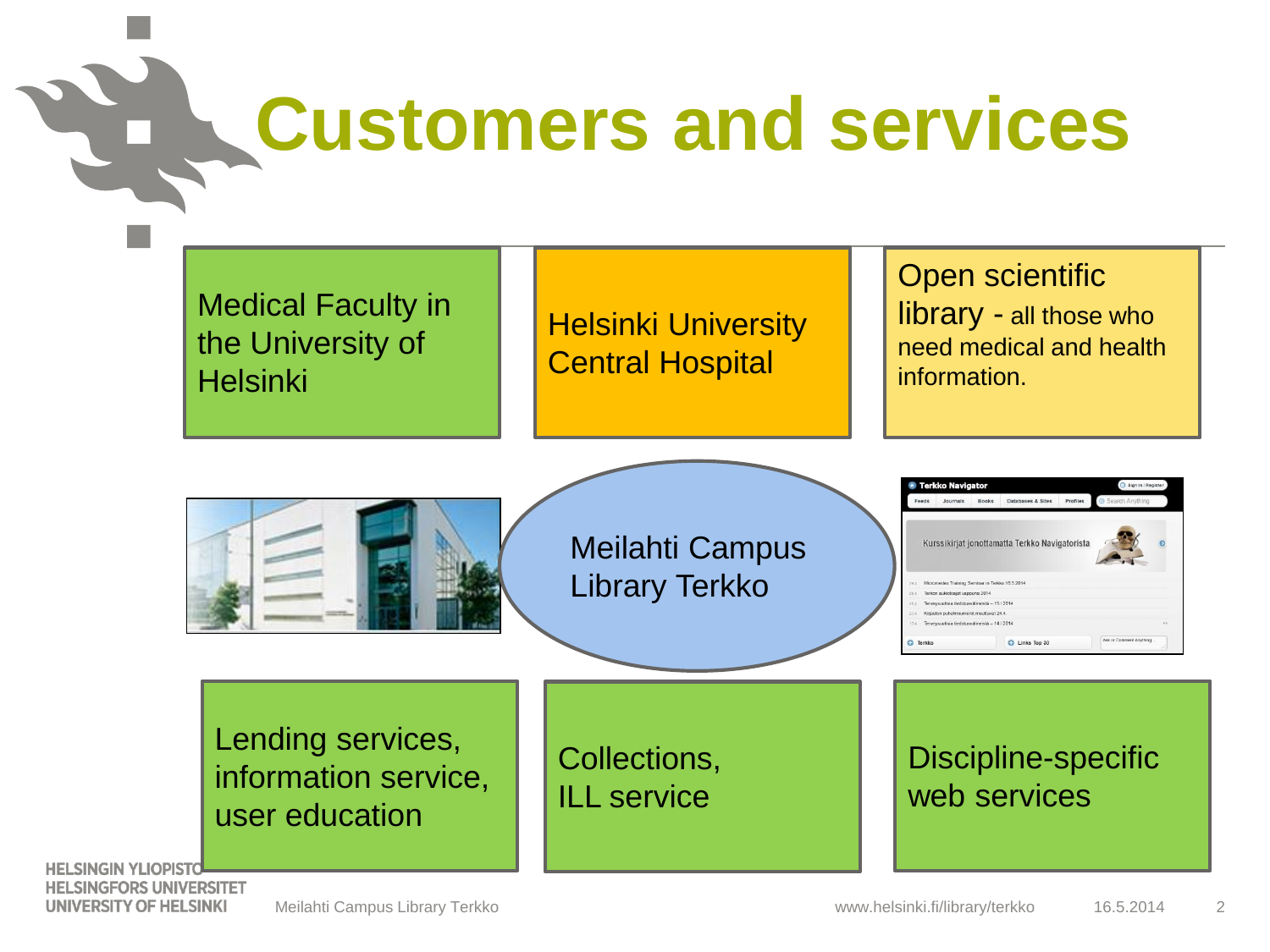### **Library building**

#### **1998**

**-library moved from the hospital basement to the transparent "Box"**

**-New: PC-classes, e-journals, IL-education -high use of printed journals -importance of reading spaces**

#### **2014**

**-from traditional library to learning center ie. modifiable and inspiring premises to support learning**

**-New: -e-books, tablets -low use of printed journals -> -weeding of printed material -problem-based learning->importance of group work areas/rooms**





**HELSINGIN YLIOPISTO HELSINGFORS UNIVERSITET** UNIVERSITY OF HELSINKI